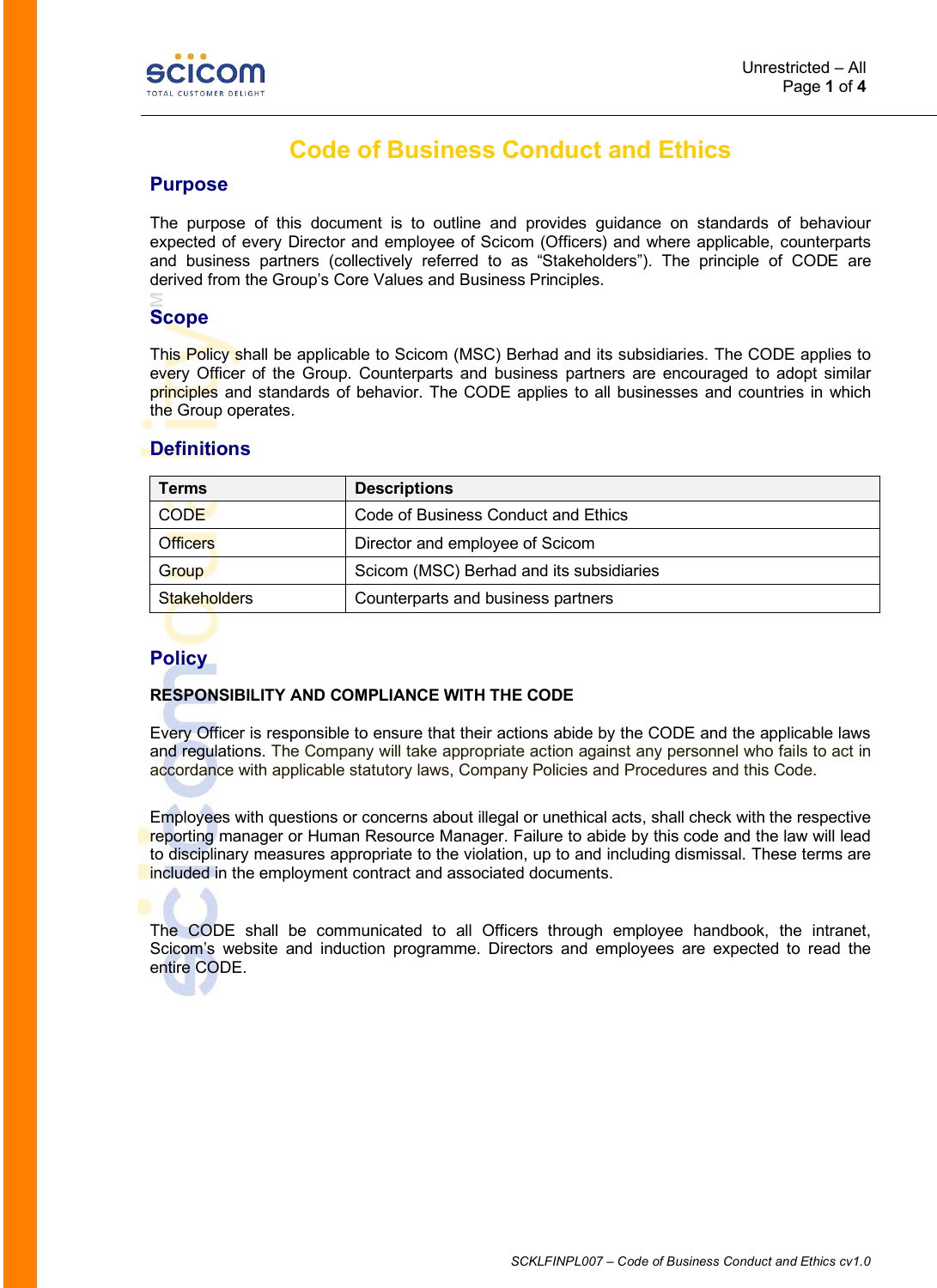

### **THE CODES**

In the performance of his or her duties, each Officer must comply with the letter and spirit of the following codes:

#### **1. CONFLICTS OF INTEREST**

Business decisions and actions must be based on the best interests of Scicom and not motivated by personal considerations or relationships. Relationships with prospective or existing suppliers, contractors, customers, competitors or regulators must not affect the making of independent and sound judgment on behalf of Scicom.

The Directors shall declare to the Board on any actual, potential or apparent conflicts of interest, which might influence the Directors' judgment, and if so required to excuse themselves from any deliberation and decision making in relation thereto.

#### **2. CONFIDENTIAL INFORMATION AND INSIDER TRADING**

All information obtained in the course of appointment/ employment shall be strictly confidential and not be disclosed to any authorised persons, for the benefit of himself or any other persons. This code applies to all Stakeholders during and after their service with Scicom.

Officers are not allowed to trade in securities based on knowledge that comes from their directorship or employment if that information hasn't been reported publicly. Any person who commits insider trading, shall be subjected to certain criminal and civil actions under the Malaysian Law, which includes the Capital Markets and Services Act 2007.

#### **3. ANTI-CORRUPTION AND ANTI-BRIBERY**

Scicom will comply with the anti-corruption laws of the countries in which it does business. Directors, employees and agents, such as Third-Party Sales enterprises will not directly or indirectly offer or make a corrupt payment to government officials, including employees of state-owned enterprises. Employees who are authorised to engage agents, shall make sure that they are reputable and require them to agree in writing to Scicom's standards in this area.

Officers shall never offer, give, ask for, accept or receive any form of bribe. Such bribe includes attempt to influence a decision by offering some form of undue or improper advantage, incentive or favour.

## **4. COMPLIANCE WITH THE LAW**

Directors and employees are required to comply with all applicable laws and regulations wherever the Group does business, including the Anti-Money Laundering and Anti-Terrorism Financing Act 2001, Malaysian Anti-Corruption Commission Act 2018, Personal Data Protection Act 2010 and Competition Act 2010. Perceived pressures from supervisors or demands due to business conditions are not excuses for violating the law. Should there be any questions or concerns about the legality of an action, employees are responsible for checking with the appropriate level of management. The Group reserves the right to report any actions or activities suspected of being criminal in nature to the police or other relevant authorities.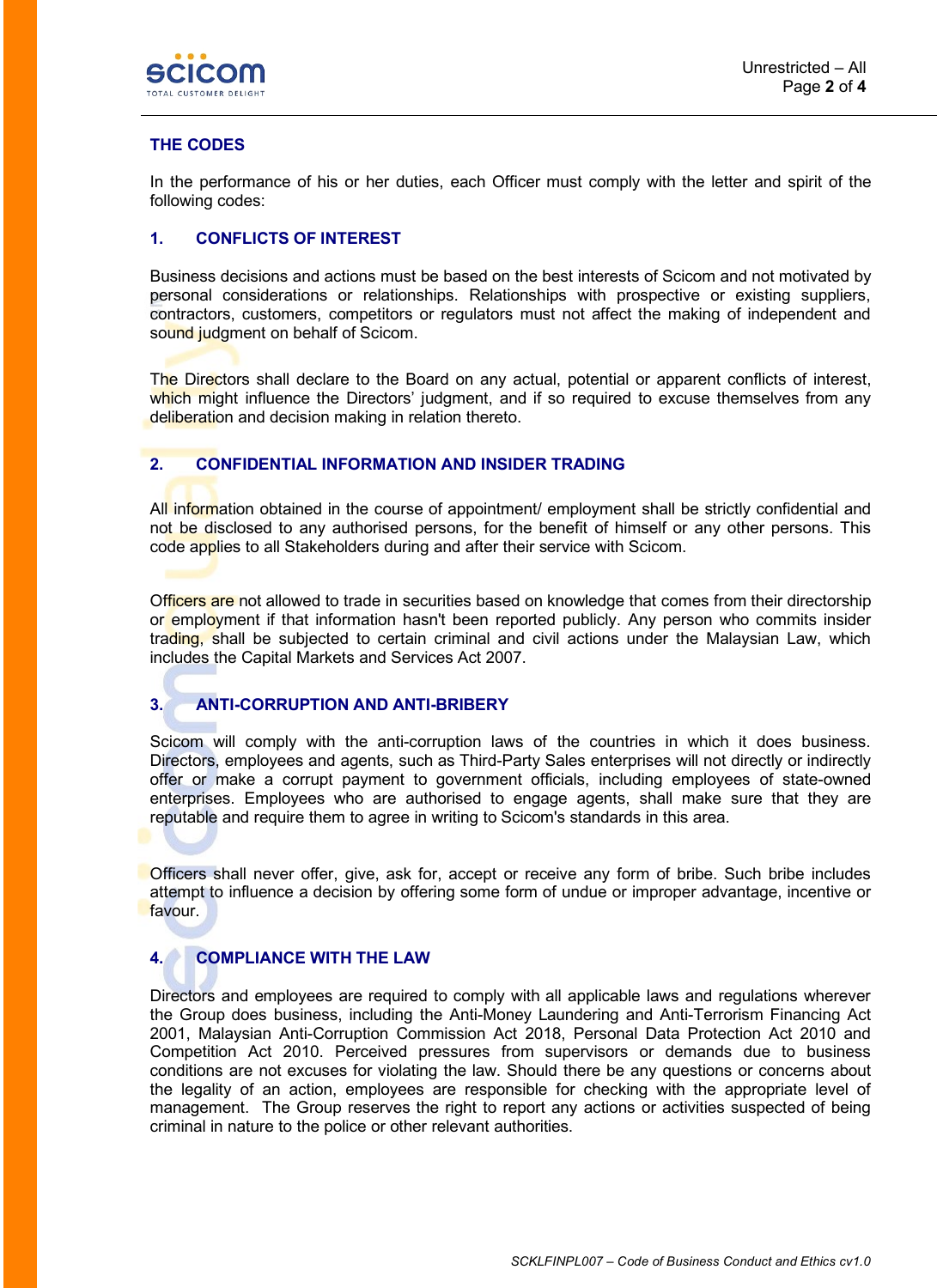

#### **5. SAFETY AND HEALTH**

Directors and employees are responsible for maintaining a safe workplace by following safety and health rules and practices. Directors and employees are responsible for immediately reporting accidents, injuries, and unsafe equipment, practices or conditions to a supervisor or other designated person. Scicom is committed to keep its workplaces free from hazards and maintaining a safe and healthy working environment for all employees and the general public in accordance with the Occupational Safety and Health Act 1994.

#### **6. ENVIRONMENT**

Directors and employees will respect the environment by complying with all applicable environmental laws in all countries in which the Group conduct operations. Scicom is committed to the protection of the environment by minimizing the environmental impact of the operations and operating businesses in ways that will foster a sustainable use of the world's natural resources.

#### **7. EQUAL OPPORTUNITIES**

Scicom is an equal opportunities employer and does not discriminate on gender, creed, religion, age, or the like. Directors and employees are given equal opportunity to grow within the company free of harassment, unfairness or undue interference of any kind. Racism of any kind is unacceptable and will never be tolerated. Scicom operates on the Meritocracy principle where staff are hired and promoted on their professional merits.

#### **8. CONSTANT RESPECT**

The Officers will treat each other with respect and fairness at all times and value the difference of diverse individuals from around the world. Employment decisions will be merit based, such as qualifications, talents and achievements, and will comply with local and national employment laws.

## **9. HARASSMENT**

Abusive, harassing or offensive conduct is unacceptable, whether verbal, physical or visual. Examples include derogatory comments based on racial, religious or ethnic characteristics and unwelcome sexual advances. Employees are encouraged to speak out when a co-worker's conduct makes an individual uncomfortable, and to report harassment when it occurs.

# **10. PROTECTING SCICOM ASSETS**

The Officers have a responsibility to protect Scicom's entrusted assets, from loss, damage, misuse or theft. Scicom's assets, such as funds, products and computers, can only be used for business purposes and other purposes approved by the Management. Scicom's assets can never be used for illegal purposes.

#### **11. PROPRIETARY INFORMATION**

All Stakeholders will safeguard all proprietary information by marking information accordingly, keeping it secure, and limiting access to those who have a need to know in order to do their jobs. Proprietary information includes any information that is not generally known to the public and is helpful to Scicom or would be helpful to competitors. It also includes information that suppliers and customers have entrusted to Scicom. The obligation to preserve proprietary information continues even after appointment/ employment/ engagement ends.